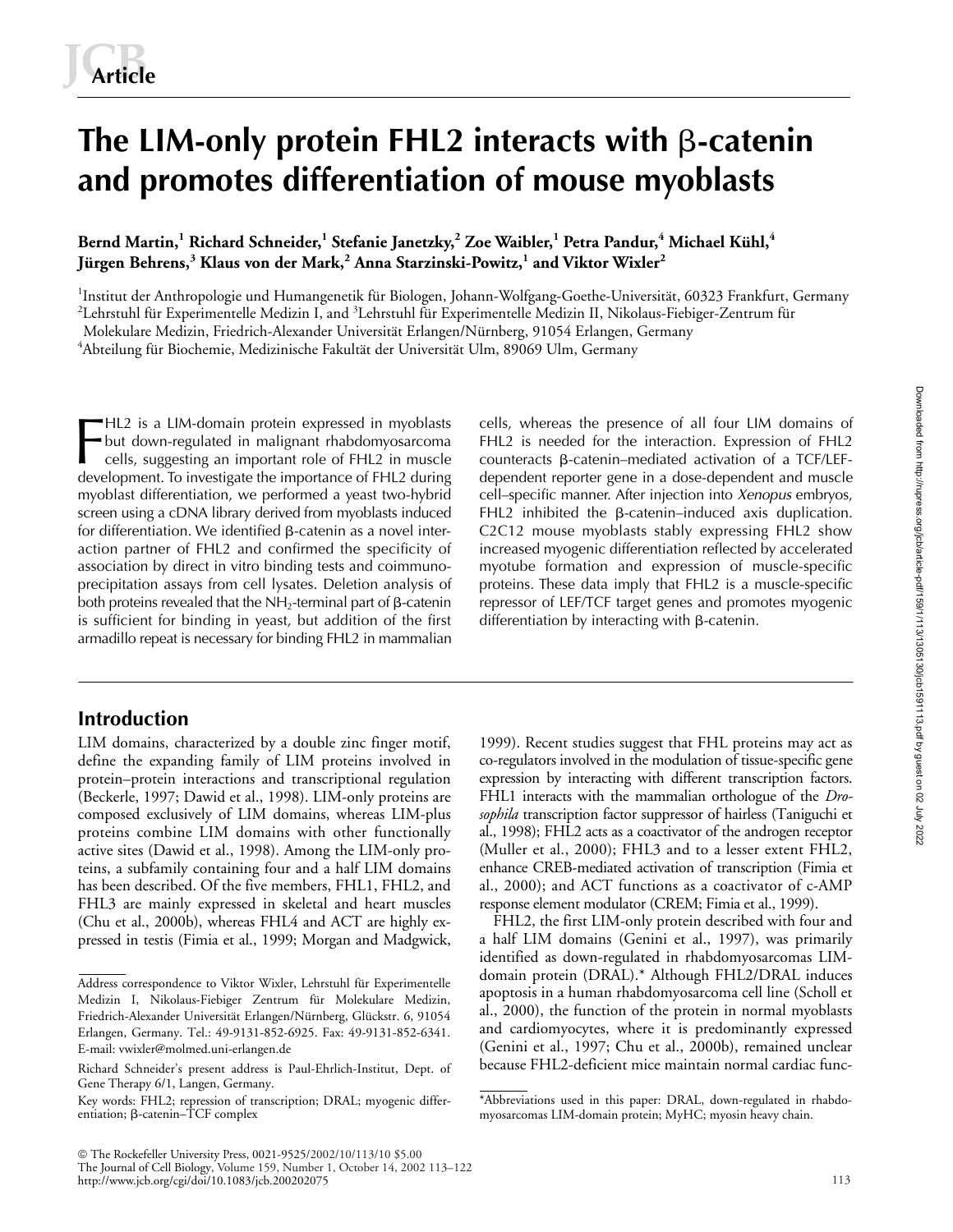tion (Chu et al., 2000a). Only the hypertrophic response to --adrenergic stimulation was reported to be slightly modified in FHL2 knock-out mice (Kong et al., 2001). FHL2 seems to have a dual function. Although it interacts with the cytoplasmic domain of several integrin chains (Wixler et al., 2000), it also acts as a transcriptional coactivator of the androgen receptor (Muller et al., 2000). This duality is also reflected by the subcellular localization of FHL2 in the nucleus as well as in the cytoplasm and at focal contacts (Scholl et al., 2000; Wixler et al., 2000). These findings indicate that FHL2 may mediate signals from the membrane to the nucleus, though no interaction of FHL2 with transcription factors in muscle precursor cells has been reported.

A similar dual function has been shown for  $\beta$ -catenin, a member of the armadillo-repeat protein family that binds to the cytoplasmic domain of cadherins (Kemler, 1993; Hinck et al., 1994) or interacts with TCF transcription factors in the nucleus. The subcellular localization of  $\beta$ -catenin depends on its stability in the cytoplasm. In the absence of Wnt signaling, glycogen synthase kinase 3ß phosphorylates β-catenin, which is subsequently ubiquitinated by βTrCP and degraded via proteasomes (Aberle et al., 1997). On Wnt activation, cytosolic  $\beta$ -catenin is stabilized and translocates to the nucleus, where it associates with HMG box–containing transcription factors of the TCF/LEF family (Behrens et al., 1996; Molenaar et al., 1996; Hsu et al., 1998; Galceran et al., 1999). Although some TCFs can repress transcription by interaction with corepressors in the absence of  $\beta$ -catenin, association with  $\beta$ -catenin causes activation of TCF/LEF target genes (Miller and Moon, 1997; Nusse, 1997; Hecht and Kemler, 2000; Seidensticker and Behrens, 2000).

Vertebrate skeletal muscle cells arise from mesodermal stem cells, which subsequently differentiate into determined myogenic myoblasts. During myogenesis, myoblasts exit the cell cycle, fuse into multinucleated myotubes, and express muscle-specific proteins (Nadal-Ginard, 1978; Brand-Saberi and Christ, 1999). This complex multi-step process can be driven by a variety of myogenic inducers such as growth factors, including Wnts (Munsterberg et al., 1995), cell adhesion molecules, and transcription factors such as myogenic regulatory factors MyoD, Myf5, and myogenin (Zeschnigk et al., 1995; Molkentin and Olson, 1996; Yun and Wold, 1996). It has been reported that Wnt1 may regulate Myf5 expression, whereas Wnt7a induces MyoD during embryogenesis, thus stressing the importance of Wnt signaling for muscle development (Cossu and Borello, 1999).

Here, we report that FHL2 interacts with  $\beta$ -catenin in mouse myoblasts and down-regulates  $\beta$ -catenin-mediated activation of a TCF/LEF-dependent reporter gene in these cells. Furthermore, myoblasts overexpressing FHL2 show an increased myogenic differentiation potential. These data imply that FHL2 promotes myogenic differentiation by repressing  $\beta$ -catenin target genes involved in proliferation.

# **Results**

### Identification of  $\beta$ -catenin as a novel interaction **partner of FHL2**

A yeast two-hybrid screen of a cDNA library derived from mouse myoblasts induced to differentiate into myotubes was



Figure 1. **Interaction between FHL2 and β-catenin in vitro and in vivo.** (A) Recombinant GST or GST–FHL2 fusion protein was incubated with  $[35S]$  methionine-labeled  $\beta$ -catenin. After extensive washing, proteins retained by GST or GST–FHL2 were analyzed together with 10% of the input material by SDS–PAGE and fluorography. (B) C2C12 cell lysates were immunoprecipitated (IP) with rabbit pAbs against FHL2 or EGFP (negative control) as indicated and analyzed by  $SDS-PAGE$  and immunoblotting (IB) using the anti- $\beta$ -catenin mAb 14. The arrows show coprecipitated  $\beta$ -catenin.

performed with FHL2 as bait. Of 40 isolated clones, four harbored inserts corresponding to cDNA-encoding mouse  $\beta$ -catenin. These inserts contained most of the  $\beta$ -catenin coding region, with the shortest clone lacking the first 24 amino acids. None of the  $\beta$ -catenin clones showed an interaction with the GAL4 DNA binding domain alone or with a control bait protein (unpublished data). Consistent with the yeast two-hybrid data, bacterially expressed GST–FHL2 efficiently interacted with in vitro-translated <sup>35</sup>S-radiolabeled --catenin (Fig. 1 A). Moreover, using FHL2-specific pAbs, we were able to coimmunoprecipitate the endogenous  $\beta$ -catenin from lysates of exponentially growing C2C12 mouse myoblasts (Fig 1 B). Together, these results show that the interaction of FHL2 with  $\beta$ -catenin is direct and occurs in yeast as well as in mammalian cells.

In addition to FHL2, we analyzed the interaction pattern of FHL1 and FHL3 proteins with  $\beta$ -catenin and  $\gamma$ -catenin (plakoglobin). Yeast two-hybrid interaction tests showed that only FHL2 was capable of binding  $\beta$ -catenin, but not the related LIM-only proteins, FHL1 or FHL3. In addition to  $\beta$ -catenin, FHL2 also bound the armadillo repeat protein  $(\gamma$ -catenin), but not the vinculin-like  $\alpha$ -catenin (Fig. 2 A). The specificity of the  $FHL2-\beta$ -catenin interaction was confirmed by coprecipitation experiments after myc-tagged --catenin and GST-tagged FHL proteins were coexpressed in HEK 293 cells. High levels of  $\beta$ -catenin were only present in GST–FHL2 complexes (Fig. 2 B; lane 4, first panel), although a very weak interaction was also noticed with FHL1. Reciprocally, only the GST-tagged FHL2 protein was found in immunocomplexes precipitated with myc-specific antibodies (Fig. 2 B; lane 4, third panel). These data clearly confirm the specificity of FHL2-B-catenin association.

### **Identification of protein domains important**  for the β-catenin–FHL2 interaction

To understand the molecular basis of the FHL2- $\beta$ -catenin association, we wished to identify the interaction domains on both proteins. For this purpose, we created a series of deletion mutants for  $\beta$ -catenin and FHL2 (Figs. 3 and 4). Our deletion mutant analysis revealed the importance of the  $\beta$ -catenin  $NH<sub>2</sub>$  terminus for binding to FHL2. In yeast interaction as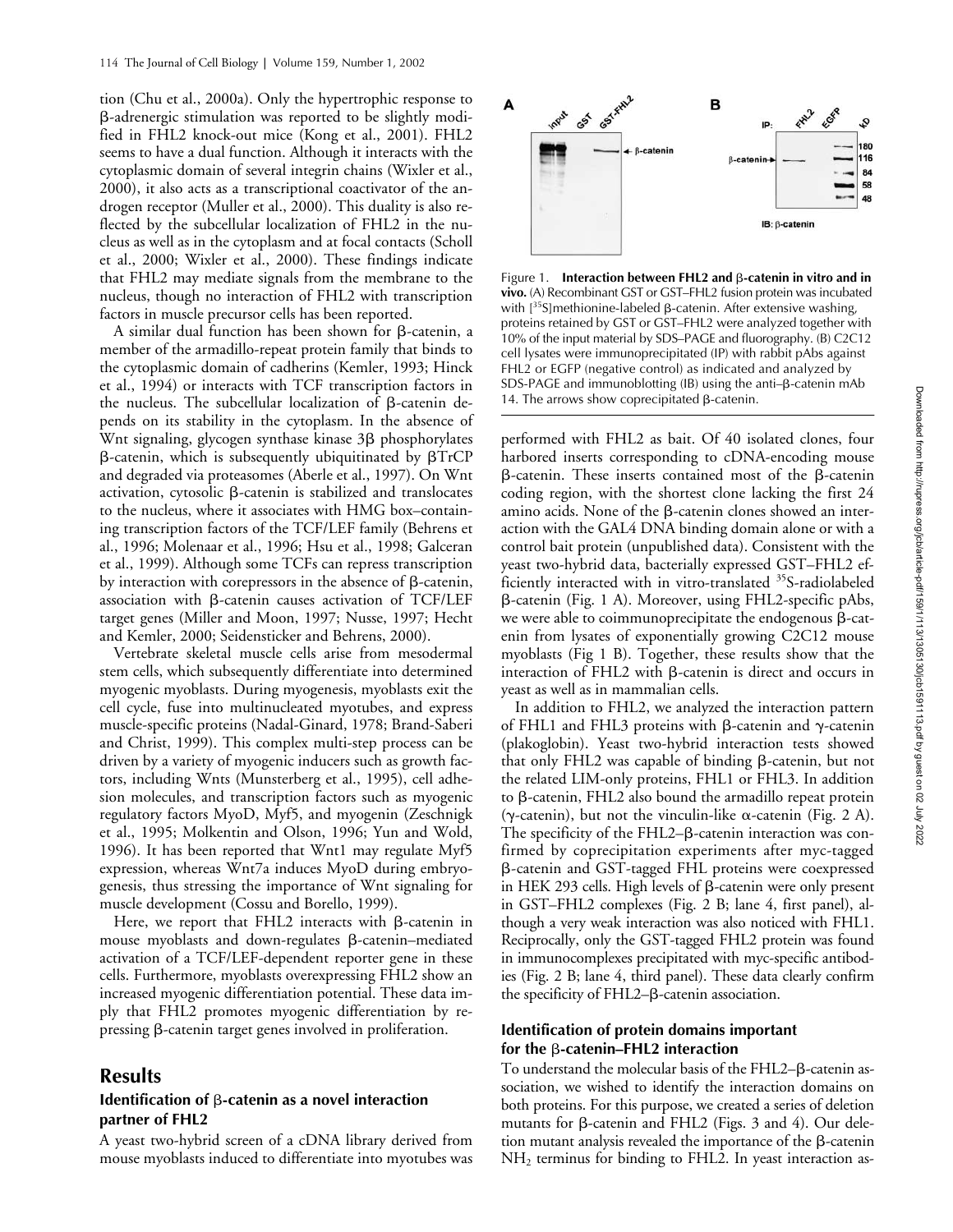A

| <b>AD</b><br><b>BD</b> | $\beta$ -catenin |     | $\gamma$ -catenin $\alpha$ -catenin | FHL <sub>2</sub> | AD-vector      |
|------------------------|------------------|-----|-------------------------------------|------------------|----------------|
| FHL1                   | ٠                | ٠   |                                     |                  |                |
| FHL <sub>2</sub>       | +++              | +++ | ¥                                   | +++              | ٠              |
| FHL <sub>3</sub>       | ä,               | ۰   |                                     | $^{++}$          | $\blacksquare$ |



Figure 2. **Specificity of interaction of FHL proteins with**  $\alpha$ **-catenin, β-catenin, and γ-catenin.** (A) Yeast Y190 cells were cotransformed with GAL4-DNA–binding domain (BD) and GAL4–activation domain (AD) chimeric constructs. The interaction was evaluated using a β-Gal filter assay as described in Materials and methods. The interactions of FHL proteins with AD-FHL2 or the empty AD-vector represent positive or negative controls. (B) HEK 293 cells were transiently transfected with cDNA constructs as indicated. After 34 h, RIPA cell lysates were divided into two parts and proteins were either precipitated (P) with glutathione-conjugated Sepharose beads for GST-tagged proteins or immunoprecipitated (IP) with the antibody 9E10 for myc-tagged proteins. The coprecipitated proteins were analyzed in immunoblots (IB) with appropriate antibodies. After the first immunodetection, the blots were stripped and redeveloped with antibodies against GST- or myc-tag to ascertain the amount of precipitated proteins.

says, the NH<sub>2</sub> terminus alone (aa  $1-132$ ) still showed binding, whereas the armadillo repeat region alone or the COOH-terminal half of  $\beta$ -catenin failed to do so (Fig. 3 A). Consistent with the yeast two-hybrid data, full-length ß-catenin and a fragment containing the first armadillo repeat in addition to the  $NH<sub>2</sub>$  terminus could be coprecipitated equally well with FHL2 after coexpression in HEK 293 cells (Fig. 3 B). Because we could not observe any interaction of FHL2 with the NH<sub>2</sub> terminus of  $\beta$ -catenin alone, our data indicate that the NH<sub>2</sub>terminal part of  $\beta$ -catenin is sufficient for protein association in yeast; but in mammalian cells, addition of the first armadillo repeat is necessary for strong binding to FHL2.

To identify the part of the FHL2 molecule interacting with  $\beta$ -catenin, deletion mutants of FHL2 containing various numbers of LIM domains were tested for their interaction with full-length  $\beta$ -catenin in yeast cells (Fig. 4). Only the full-length FHL2 showed a strong interaction with --catenin, and deletion of any LIM domain either abolished or markedly reduced the binding to  $\beta$ -catenin. The LIM1-4 mutant lacking the first zinc finger motif was still able to bind  $\beta$ -catenin (this shortened form of FHL2 was also used



в



Figure 3. The  $NH<sub>2</sub>$  terminus of  $\beta$ -catenin is sufficient for binding **to FHL2.** (A) Yeast Y190 cells were cotransformed with GAL4- DNA–binding domain (FHL2) and GAL4–activation domain (B-catenin) chimeric constructs, and protein-protein interactions were evaluated by a  $\beta$ -Gal filter assay. The numbers over the diagrams indicate  $\beta$ -catenin amino acids encoded by each construct. The arrangement of armadillo repeats is based on Hulsken et al. (1994). (B) HEK 293 cells were transiently transfected with cDNA constructs as indicated and lysed with RIPA buffer. The presence of myc-tagged --catenin and its deletion mutants in GST–FHL2 precipitates (P) were detected by immunoblotting (IB) with myc antibody (top blot). To ascertain the amount of precipitated FHL2 protein, the blot was redeveloped with antibodies against GST. The blot on the bottom shows the expression in transfected cells of full-length myc  $\beta$ -catenin and deletion mutants;  $\beta$ -catenin (NT-1) with the NH<sub>2</sub> terminus plus the first armadillo repeat, and  $\beta$ -catenin (NT) with the NH<sub>2</sub> terminus only. 10  $\mu$ g of total cell lysates were loaded.

in the original screen of the myoblast cDNA library), whereas the LIM2-4 mutant hardly showed any positive LacZ staining with the few colonies that resulted. The FHL2 deletion mutants showed the same interaction pattern for  $\gamma$ -catenin. Together, these data show that most of the FHL2 molecule, except the  $NH_2$ -terminal half LIM domain, is necessary for a strong interaction with  $\beta$ -catenin, whereas the  $NH<sub>2</sub>$  terminus plus the first armadillo repeat region of --catenin molecule is needed for binding to FHL2.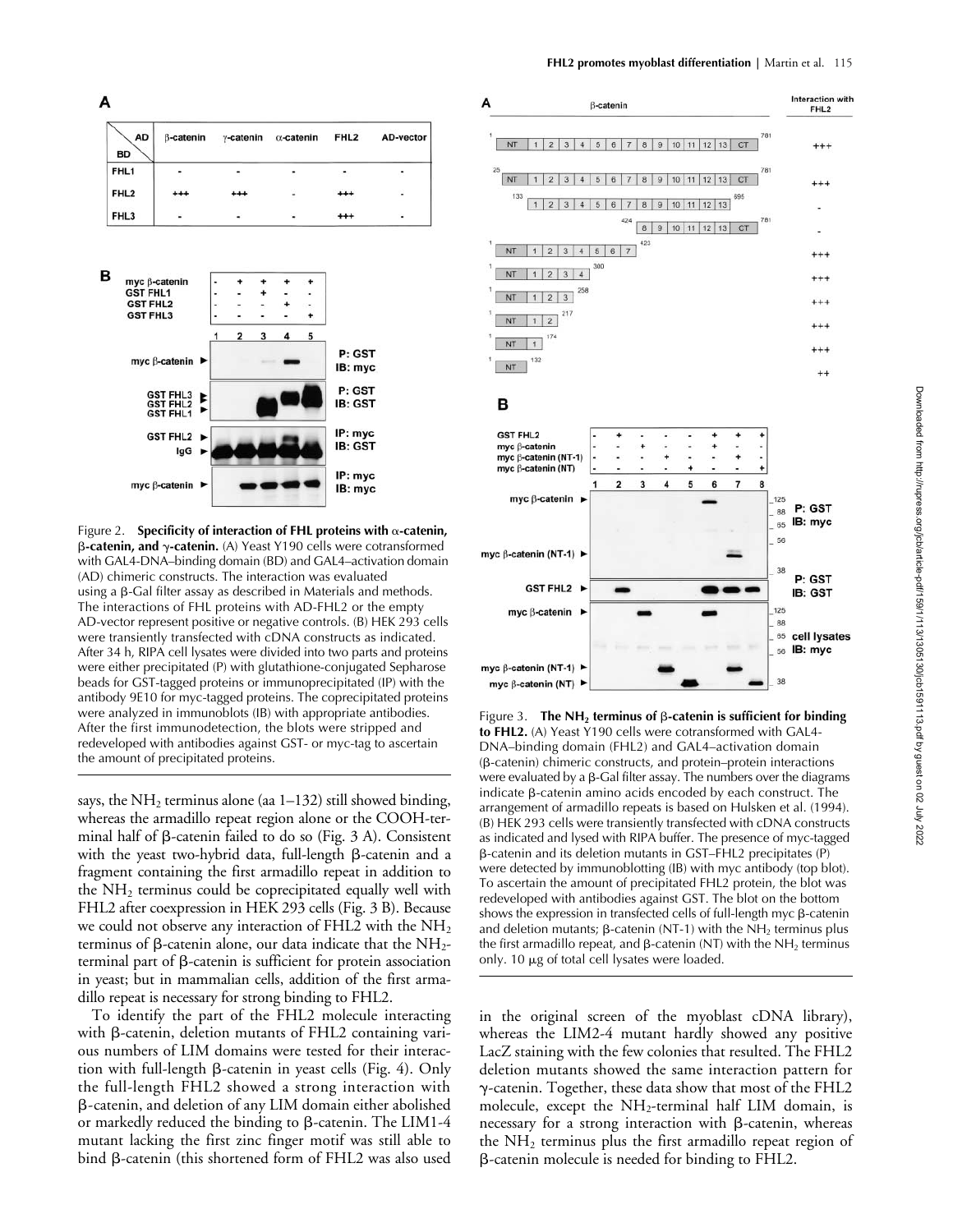

Figure 4. **Identification of the minimal binding site on FHL2 for**  -**-catenin and -catenin by yeast two-hybrid assays.** Yeast Y190 cells were cotransformed with GAL4-DNA–binding domain and GAL4–activation domain chimeric constructs and protein–protein interactions were evaluated by a  $\beta$ -Gal filter assay. The known interaction of FHL2 with its own subdomains was used as a positive control, and the empty AD-vector served as a negative control.

# **FHL2 does not colocalize with**  membrane-bound β-catenin

To further investigate the interaction between  $\beta$ -catenin and FHL2, we transfected C2C12 mouse myoblasts with EGFP-FHL2 and looked for colocalization with endogenous --catenin by immunofluorescence microscopy. Endogenous --catenin showed membrane staining and was concentrated at cell–cell contact sites (Fig. 5, a and d) where it has been shown to interact with cadherins (Ozawa and Kemler, 1992; Redfield et al., 1997). FHL2 was also localized at the cell periphery, but mostly at focal adhesion sites (Fig. 5, b and e), as has been described already in various cells (Scholl et al., 2000; Wixler et al., 2000). Additionally, both proteins showed a cytoplasmic and nuclear staining. An overlay of both images clearly indicates that there is no colocalization of these proteins at the cell periphery (Fig. 5, c and f). The same results were obtained with immunostaining for endogenous FHL2 and  $\beta$ -catenin in cells of epithelial origin. We could see no colocalization of these proteins at the membrane level, regardless of whether cells had dense cell–cell contacts or were growing as single cells (unpublished data). Because there is clearly no colocalization of the two proteins at the membrane, and taking into account that activated

--catenin (Behrens et al., 1996; Huber et al., 1996; Yost et al., 1996), as well as FHL2 (Scholl et al., 2000), are localized in the nucleus, we hypothesize that their interaction occurs in the nucleus.

### **FHL2 represses β-catenin–mediated transcriptional activation of TCF/LEF-dependent target genes**

Activated  $\beta$ -catenin exerts its function in the nucleus by interacting with members of the TCF/LEF family of transcription factors, thereby stimulating transcription of TCF/LEFdependent target genes. To test whether expression of FHL2 influences this particular function of  $\beta$ -catenin, we transiently transfected a TCF/ß-catenin-dependent TOPflash reporter construct harboring three TCF/LEF binding sites upstream of the thymidine kinase minimal promoter into I28 myoblasts (Irintchev et al., 1997) together with a plasmid encoding the phosphorylation-refractory  $\beta$ -catenin substitution mutant S33A (Fig. 6 A). As expected, the stabilized --catenin mutant protein strongly activated transcription of the reporter gene (115-fold). The FOPflash reporter vector containing mutated TCF/LEF binding sites was used as a negative control and was not activated by  $\beta$ -catenin S33A in the same cells (unpublished data). Significantly, when FHL2 was coexpressed in myoblasts together with  $\beta$ -catenin S33A,  $FHL2$  strongly repressed the  $\beta$ -catenin-dependent activation of the reporter gene. Furthermore, the repression effect was FHL2-specific and clearly dose dependent, as expression of the myogenic regulatory transcription factor MyoD had only a slight effect on  $\beta$ -catenin–mediated activation (Fig. 6 A), and transfection of C2C12 cells with increasing amounts of FHL2 cDNA led to increased repression of  $\beta$ -cateninmediated activation of the reporter gene (Fig. 6 B, bars represent fold repression).

To further describe the FHL2-mediated transcriptional inhibition, we studied whether this effect could also be observed with endogenous  $\beta$ -catenin under conditions of stable high expression of FHL2 protein. For this purpose, we transfected the TOPflash luciferase reporter vector into mock- or FHL2-infected C2C12 cells. In the mock-infected cells, a high basal level of TOPflash reporter gene activity was measured, suggesting a high level of transcriptionally active endogenous ß-catenin (Fig. 6 C) because the FOPflash was not active in the same cells (not depicted). Only a slight induction of reporter gene activity was seen when the amount of --catenin was recombinantly increased, probably due to the

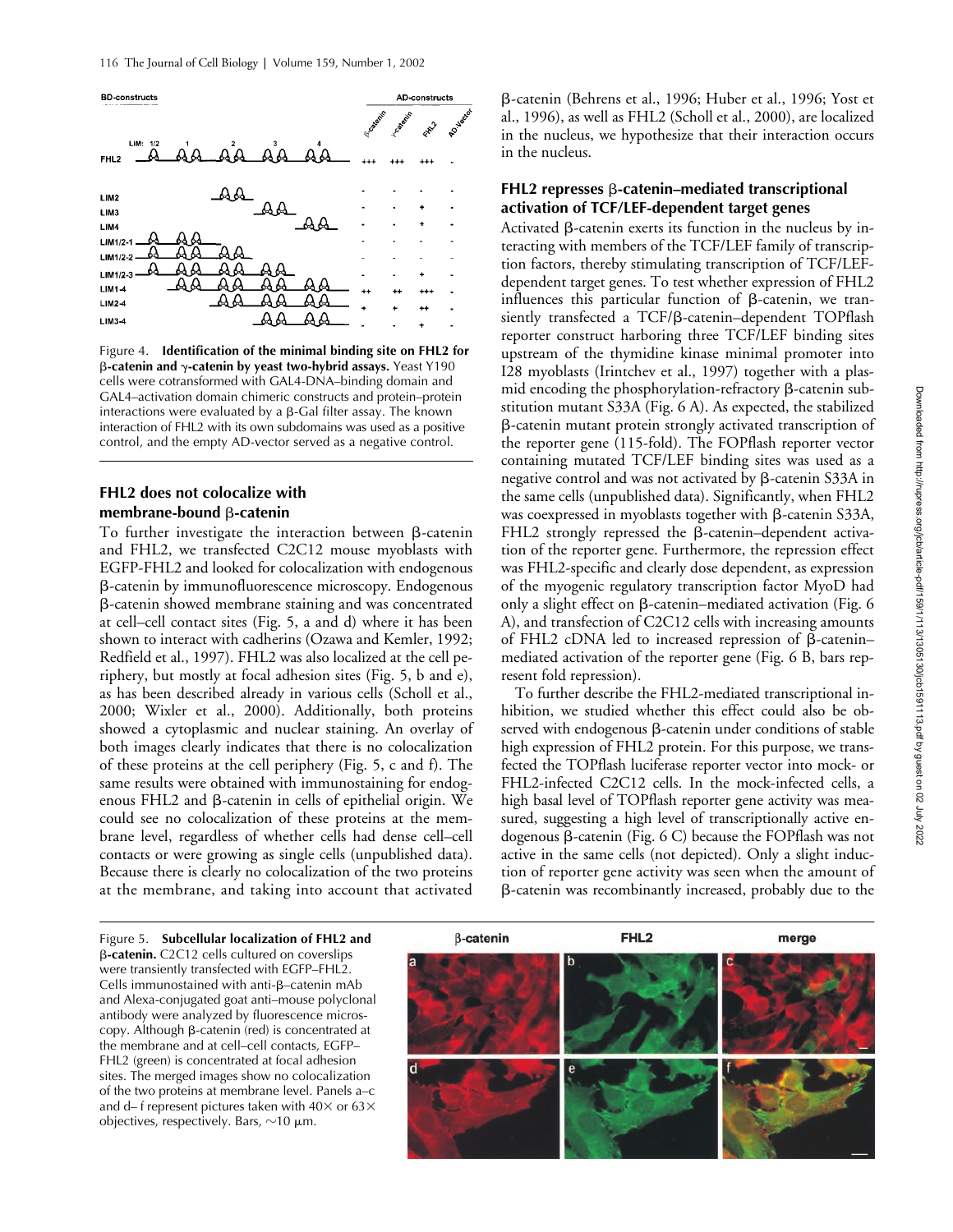

Figure 6. FHL2 influences  $\beta$ -catenin–mediated activation of **TCF/LEF-dependent transcription.** (A) TOPflash luciferase reporter plasmid was cotransfected with β-catenin S33A and the indicated amounts of FHL2 or MyoD (as a control) cDNAs into I28 mouse myoblast cells. Luciferase activity is given in relative light units (RLU). Basal activity of the TOPflash promoter was measured in the presence of empty expression vector to maintain equivalent amounts of transfected DNA. Results shown are the average of three independent transfections. (B) C2C12 cells were cotransfected with constant amounts of TOPflash plasmid and  $\beta$ -catenin S33A, and with increasing amounts of FHL2 plasmid as indicated. Values indicate fold repression of the  $\beta$ -catenin–induced reporter gene activity. The induction of reporter gene activity by  $\beta$ -catenin alone was arbitrarily taken as unity. (C–E) C2C12 cells stably infected with pBabe vector alone (C), or pBabe myc-FHL2 vector (D), or HEK 293 cells (E) were transfected with TOPflash luciferase reporter plasmid and the indicated expression plasmids. (F) *Xenopus* embryos were injected with different RNAs as indicated at the four-cell stage. Bars represent the percentage of embryos with duplicated axis at stage 19–23. *n*, No. of embryos examined.

high level of endogenous  $\beta$ -catenin, but recombinant FHL2 introduced by transfection strongly repressed the basal activity of the luciferase reporter (Fig. 6 C, 47-fold). However, after coexpression of recombinant  $\beta$ -catenin and FHL2, only a weak repression was observed (Fig. 6 C, twofold). Compared to the control cells, the FHL2-expressing cell line showed a clear reduction of the basal transcription level (Fig. 6 D, 21 fold compared to the control cells [note the different scales of y axes]), and only a marginal effect could be achieved by additional expression of recombinant ß-catenin alone. Importantly, this effect was abolished when FHL2 was transfected into these cells in addition to  $\beta$ -catenin (Fig. 6 D).

Together, these data suggest that the observed FHL2 mediated inhibition of  $\beta$ -catenin-induced transcriptional activity in myoblasts was specifically dependent on expression of FHL2. Because FHL2 is known to act as a transcriptional coactivator in various cellular contexts including HEK 293 embryonal kidney cells, we also analyzed the effects of FHL2 on  $\beta$ -catenin–dependent transcription in this cell line (Fig.  $6$  E). Expression of  $\beta$ -catenin stimulated reporter gene activity, and coexpression of FHL2 proteins synergistically en-



**FHL2 promotes myoblast differentiation |** Martin et al. 117

Figure 7. **FHL2 exhibits an autonomous repression function restricted to fusion-competent myoblasts.** Increasing amounts of GAL-FHL2 plasmid and 1μg 5xUAS tk-luc reporter plasmid were cotransfected as indicated into C2C12 (A), Rhabdomyosarcoma (B), or HEK 293 cells (C).

hanced the transcriptional activity of  $\beta$ -catenin. Expression of FHL2 alone had only a marginal effect on reporter gene transcription. These data indicate a cell type–dependent regulation of  $\beta$ -catenin function by FHL2, i.e., inhibition in myoblasts (Fig. 6, A–D) and stimulation in HEK 293 cells (Fig. 6 E). In an additional assay using *Xenopus* embryos, ventral overexpression of FHL2 (but not FHL3) was able to block β-catenin–induced axis duplication (Fig. 6 F). This effect was specific with respect to  $\beta$ -catenin, as FHL2 was unable to interfere with axis duplication triggered by siamois, which is a direct downstream target of  $\beta$ -catenin/LEF signaling. Although FHL2 has been described as a transcriptional coactivator (Fimia et al., 2000; Muller et al., 2000), we believe this is the first study implicating FHL2 in transcriptional repression.

### **FHL2 contains an autonomous transcriptional repression domain**

We then investigated whether FHL2 possesses autonomous repression activity regardless of  $\beta$ -catenin interaction. Because no DNA binding site for FHL2 is known, the fulllength FHL2 was fused to the GAL4-DNA binding domain and the GAL-FHL2 chimera was tested in transient transfec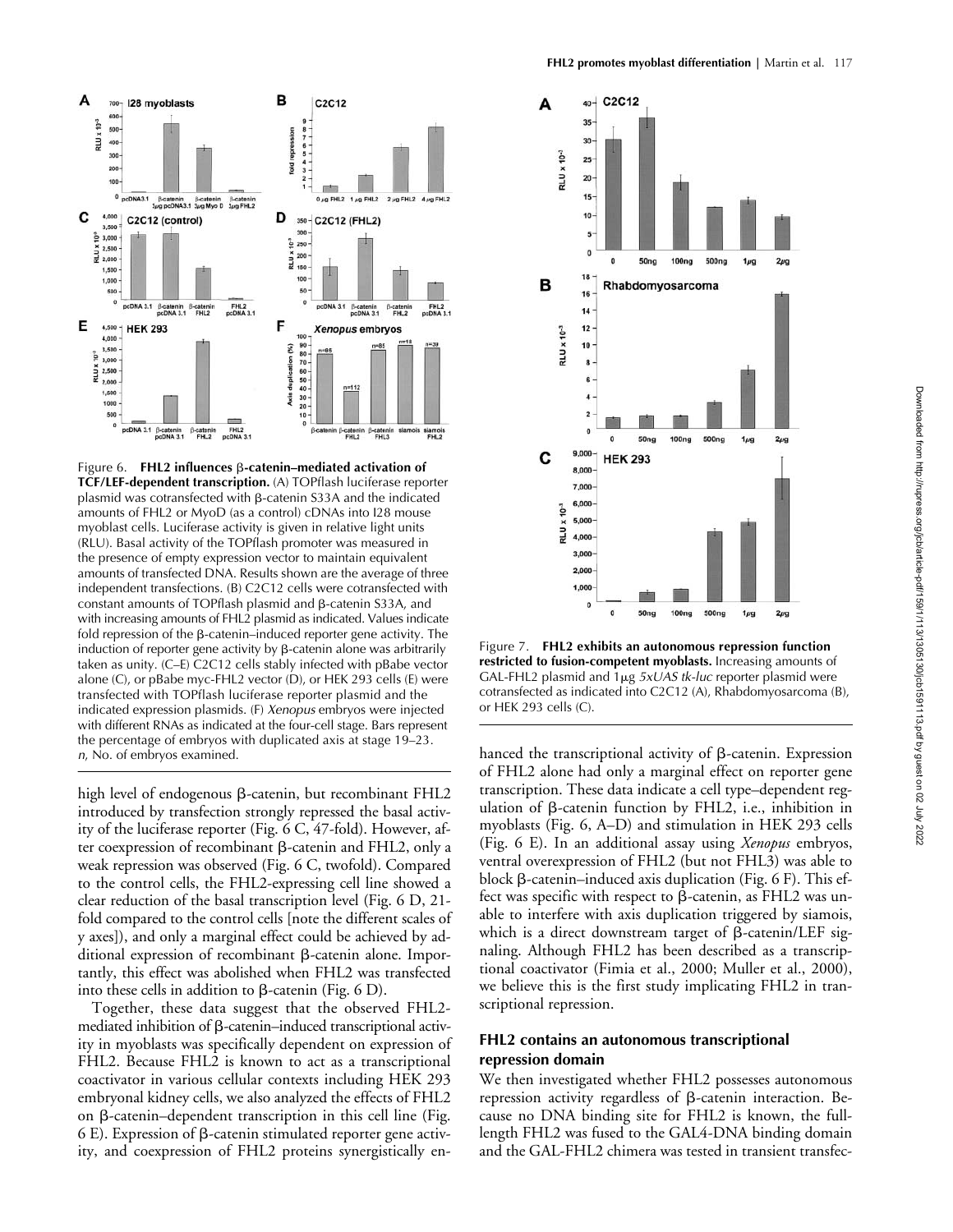tion assays using a luciferase reporter under the control of a multimerized binding site for *GAL4* (*5xUAS tk-luc*). Although GAL-VP16 strongly activates the transcription of the reporter gene (unpublished data), GAL-FHL2 showed a dose-dependent repression of transcriptional activity in C2C12 myoblasts (Fig. 7 A). To study whether the observed  $FHL2$ -mediated repression of  $\beta$ -catenin function is restricted only to fusion-competent I28 and C2C12 myogenic cell lines (Fig. 6, A and B), we next examined the transcriptional capacity of GAL-FHL2 in a fusion-incompetent myogenic rhabdomyosarcoma cell line and in HEK 293 human kidney cells. Indeed, the GAL-FHL2 construct, which repressed transcription in the muscle precursor cell line (Fig. 7 A), activated transcription in rhabdomyosarcoma cells as well as in HEK 293 cells (Fig. 7, B and C). These data indicate that FHL2 exhibits an autonomous repression function restricted to fusion-competent myogenic lineages, and additionally confirm the already described autonomous activation function in other cell types (Muller et al., 2000).

# **FHL2 does not compete with LEF-1**  for binding to *β***-catenin**

It is well established that  $\beta$ -catenin mediates induction of target gene transcription by heterodimerizing with members of the TCF/LEF superfamily (for review see Akiyama, 2000). Because TCF/LEF proteins interact with the armadillo repeat region of  $\beta$ -catenin, we expected from our deletion mutant analyses (Fig. 3) that the observed FHL2-mediated inhibition of transcription is not based on interference with LEF/TCF factors. Consistent with this prediction, we could show the formation of an FHL2- $\beta$ -catenin-LEF-1 ternary protein complex in a GST pull-down assay with bacterially expressed GST–FHL2 and in vitro–translated myc– --catenin and HA–LEF-1 (Fig. 8, lane 8). Furthermore, FHL2 bound  $\beta$ -catenin (as expected), but not LEF-1 when incubated with either of these proteins separately (Fig. 8, lanes 4 and 6), and none of the in vitro–translated proteins showed an interaction with GST alone (Fig. 8, lanes 3, 5, and 7). Moreover, in coimmunoprecipitation experiments from transfected HEK 293 cells, LEF-1 did not prevent interaction of FHL2 with  $\beta$ -catenin (unpublished data). Thus,



Figure 8. **β-Catenin forms a ternary protein complex with FHL2 and LEF-1.** Recombinant GST–FHL2 (lanes 4, 6, and 8) or GST (lanes 3, 5, and 7) proteins were incubated with  $[35S]$ methionine-labeled  $\beta$ -catenin (lanes 3 and 4) or  $[^{35}S]$ methionine-labeled LEF-1 (lanes 5 and 6), or with both (lanes 7 and 8). After extensive washing, proteins retained by GST or GST–FHL2 were analyzed together with 10% of the input material (lanes 1 and 2) by SDS–PAGE and fluorography.



Figure 9. **Ectopic expression of FHL2 promotes differentiation of C2C12 myoblasts.** (A) C2C12 myoblasts infected with retroviruses containing the pBabe vector alone (control) or pBabe with myc-FHL2 (FHL2) were cultured in growth medium until 90–95% confluency (day 0) and then shifted to differentiation medium (days  $1-5$ ). (B) Lysates (20  $\mu$ g protein/lane) from cells cultured in growth medium (day 0) or in differentiation medium (days 1–5) were immunoblotted with anti-myc mAb 9E10, anti-FHL2 mAb, anti–β-catenin mAb 14, anti-MyHC mAb NOQ7.5.4D, or anti–cyclin D1 mAb DCS-6.

our data demonstrated that FHL2 does not compete with LEF-1 for binding to  $\beta$ -catenin, and reveals the existence of a ternary complex of these three components in vitro.

## **FHL2 overexpression increases differentiation of myoblasts into myotubes**

To show the functional relevance of the FHL2- $\beta$ -catenin interaction, we stably expressed myc-tagged recombinant FHL2 in C2C12 mouse myoblasts. Cells infected with the myc-vector only and selected for G418 resistance were used as a control. When cultivated in medium with low levels of growth factors, control C2C12 cells underwent myogenesis in vitro and differentiated into well-developed myotubes within 5 days (Fig. 9 A, top). The FHL2-overexpressing cells tended to fuse even in growth medium as soon as cell monolayers became confluent, but subsequently died when cultivation in growth medium was continued. However, if transferred to differentiation medium, these cells start to fuse and form myotubes at day 1 after medium change, and fusion began at lower cell densities than it was usually the case with control cells (Fig. 9 A, bottom). The efficiency of myotube formation as well as the longevity of myotubes and the regularity of their shape was also increased. Already, by day 3 after the start of differentiation, we observed many well-developed myotubes organized into parallel-running filamentous bundles. In control cell monolayers, such well-organized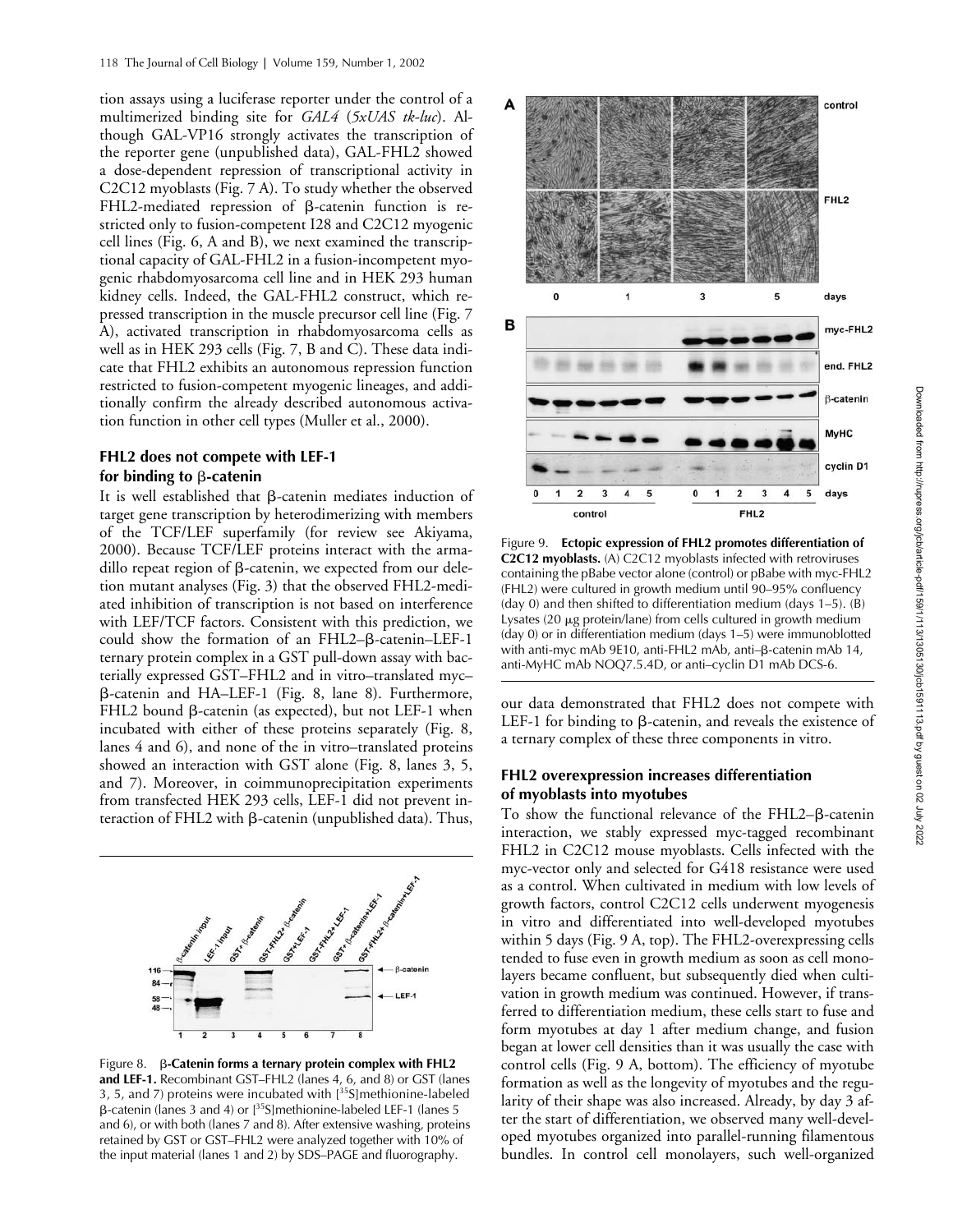bundles were never seen even by day 5, rather the myotubes formed showed a more amorphous and irregular shape than the FHL2-overexpressing cells.

The expression pattern of the recombinant FHL2 protein as well as that of endogenous  $\beta$ -catenin did not change during the time of cultivation in differentiation medium (Fig. 9 B), which suggests that the observed accelerated myotube formation was due to stable expression of FHL2. Interestingly, ectopic expression of FHL2 molecules leads to increased expression of the endogenous FHL2 protein, which however, decreased during differentiation. The increase of endogenous FHL2 was noticed in all FHL2-overexpressing C2C12 cell lines we generated (unpublished data).

Differentiation processes are usually associated with inhibition of cell proliferation and transcriptional activation of particular genes that are characteristic for the differentiated type of cells or tissue. One of the most prominent markers for differentiated muscle cells is the muscle-specific myosin protein. Therefore, we examined whether the ectopic FHL2 protein influences muscle-specific gene expression. Results presented in Fig. 9 B show that this is indeed the case. Control cells express low levels of myosin heavy chain (MyHC) when kept in growth medium, and induction of the musclespecific protein is first detectable 48 h after switching the cells to differentiation medium. In sharp contrast, the FHL2 cells express high levels of MyHC even in growth medium, and this high level of the protein is maintained or slightly increased during differentiation.

One of the proteins whose expression is regulated by the --catenin–TCF complex transcriptional complex is the cell cycle regulation protein, cyclin D1 (Shtutman et al., 1999; Tetsu and McCormick, 1999). Western blot analysis showed that after switching the cells into differentiation medium, cyclin D1 expression was rapidly down-regulated in both control and FHL2-overexpressing cells (Fig. 9 B). Interestingly, the expression of cyclin D1 protein was slightly decreased even in logarithmically growing FHL2-C2C12 cells compared to that of mock-infected cells. This observation was in agreement with the slight reduction in proliferative rate of FHL2-C2C12 cells when compared to control cells (unpublished data). Thus, the accelerated myogenesis of FHL2-overexpressing C2C12 myoblasts correlated well with the enhanced down-regulation of cyclin D1. Although the down-regulation of cyclin D1 by FHL2 was reproducible, the extent varied between different cell lines.

# **Discussion**

In this paper, we show that the four and a half LIM-domain protein FHL2 is a novel  $\beta$ -catenin binding protein. Initially identified in a yeast two-hybrid screen, the interaction between FHL2 and  $\beta$ -catenin was confirmed in both direct in vitro pull-down assays as well as in coimmunoprecipitation experiments. Using deletion mutants, we showed that the  $NH<sub>2</sub>$  terminus together with the first armadillo repeat of --catenin is sufficient for its association with FHL2, whereas the four LIM domains of the FHL2 protein were required for binding to  $\beta$ -catenin. Furthermore,  $\beta$ -catenin is able to bind simultaneously to FHL2 and the transcription factor LEF-1, forming a ternary protein complex. When expressed in myoblasts either alone or together with  $\beta$ -catenin, FHL2 represses LEF/TCF-induced transcriptional activity and promotes myoblast differentiation, triggering myotube formation and expression of muscle-specific genes.

The involvement of FHL proteins in muscle cell function was suggested from observations that FHL1, FHL2, and FHL3 proteins are highly expressed in skeletal and cardiac muscles, and are differentially regulated during myogenesis (Morgan and Madgwick, 1999). Furthermore, FHL2 is down-regulated in rhabdomyosarcoma cells, localized in Z-disks of mature muscles, and like FHL3, is found in focal adhesion complexes of growing myoblasts (Genini et al., 1997; Scholl et al., 2000; this paper). However, despite their structural similarity and the fact that all three FHL proteins are involved in transcriptional regulation (Muller et al., 2002), only FHL2 showed an interaction with  $\beta$ -catenin in our experiments. Thus, although being involved in muscle function or differentiation, the FHL proteins apparently exercise their particular functions in different ways.

The specificity of the FHL2 and  $\beta$ -catenin interaction was confirmed in coimmunoprecipitation assays with GSTtagged FHL proteins as well as after injection of FHL and --catenin mRNAs into *Xenopus* embryos, where only FHL2 significantly inhibited the ß-catenin–mediated duplication of axis formation. Interestingly, FHL2 repressed  $\beta$ -catenindependent transcription only in myoblasts that had not lost the capacity to differentiate, whereas in tumor cells, including muscle-derived rhabdomyosarcoma, we usually observed the opposite effect, i.e., activation of  $\beta$ -catenin-mediated transcription. In line with this, transcriptional activation on expression of FHL2 has been reported in a variety of tumor cells by other authors (Fimia et al., 2000; Muller et al., 2002). The fact that FHL2 was also capable of autonomously repressing basal promoter activity in myoblasts when fused to the GAL4-DBD indeed suggests a cell type–specific effect of FHL2 with regard to transcriptional regulation, and also indicates the presence of cell type–specific coregulators for the transcriptional activity of  $\beta$ -catenin.

None of the so far identified interaction partners of FHL2, such as integrin chains (Wixler et al., 2000), the androgen receptor (Muller et al., 2000), presenilin2 (Tanahashi and Tabira, 2000), or CDC47 (Chan et al., 2000), seem to be directly involved in myoblast differentiation. Our observation that FHL2 interacts with  $\beta$ -catenin and modulates the  $\beta$ -catenin–mediated transcriptional activity sheds new light on the role of FHL2 in muscle cells. β-Catenin was originally identified as a component of the cadherin-based cell–cell adhesion complex, but is also a transcriptional effector of the Wg/Wnt pathway. In the presence of Wg/Wnts, --catenin is activated and carried to the nucleus where it activates target genes by interacting with members of the TCF/LEF family of transcription factors. We could show that the interaction of FHL2 with  $\beta$ -catenin represses the --catenin–mediated activation of target gene transcription in proliferating myoblasts, promoting myogenic differentiation. Consistent with our observations,  $\beta$ -catenin has been implicated in the control of skeletal myogenesis (Goichberg et al., 2001; Petropoulos and Skerjanc, 2002), but its effect on myogenic differentiation appears complex. Although translocation of  $\beta$ -catenin from the nucleus to adherens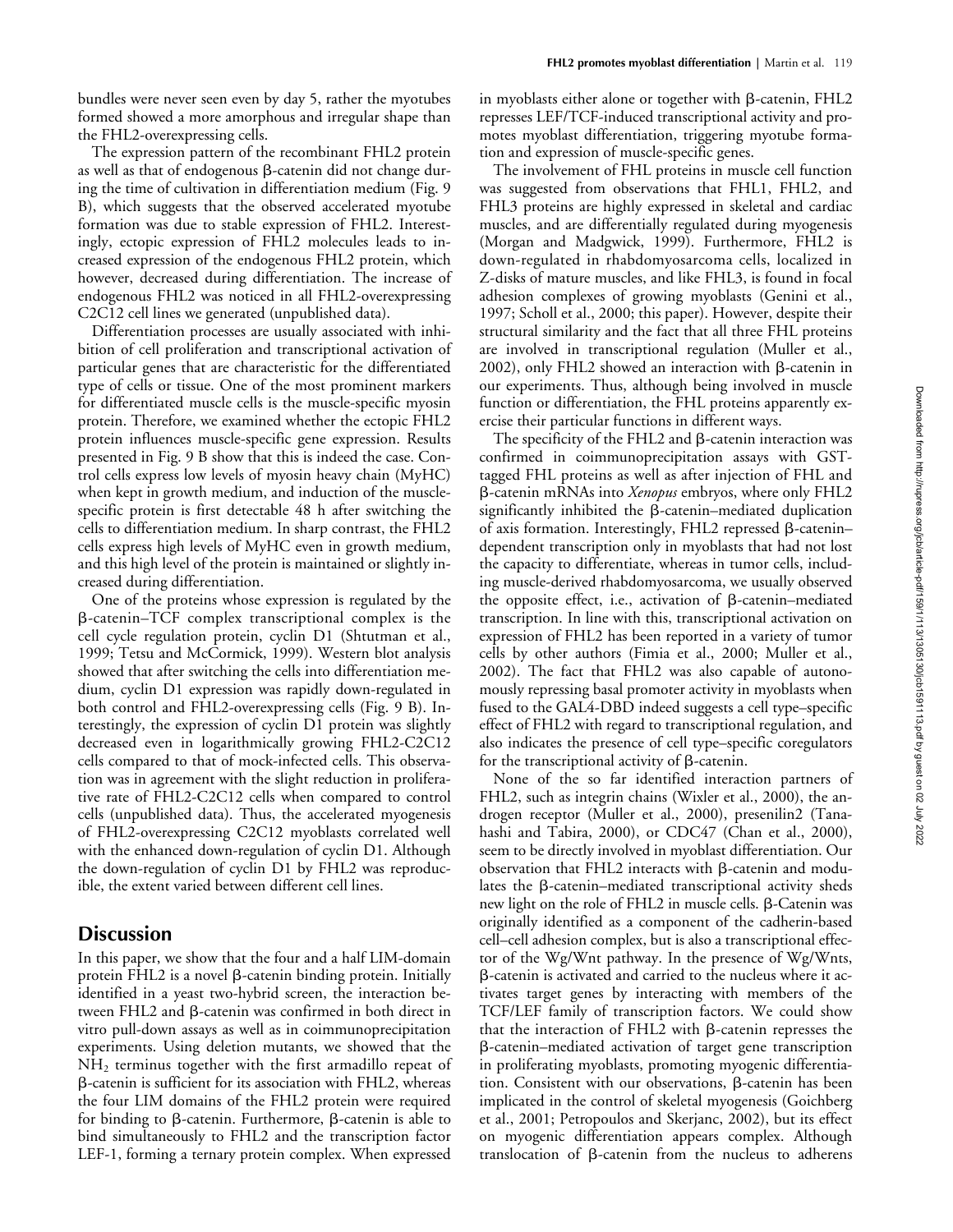junctions is important for myogenic differentiation, and overexpression of  $\beta$ -catenin reduces myogenin expression in myoblasts (Goichberg et al., 2001), expression of activated --catenin in pluripotent P19 embryonic carcinoma cells is sufficient to induce the transcription of muscle-specific genes (Petropoulos and Skerjanc, 2002). Our work showed that FHL2 interferes with transcriptional activation mediated by  $\beta$ -catenin, indicating a delicate balance of  $\beta$ -catenin activity for proper muscle cell differentiation.

Our interaction studies in yeast identified the  $NH<sub>2</sub>$  terminus of  $\beta$ -catenin as being sufficient for an interaction with FHL2, whereas in mammalian cells the first armadillo repeat in addition to the  $NH<sub>2</sub>$  terminus was necessary for binding. In contrast, the full FHL2 molecule, except the first half LIM domain, was required for strong binding to  $\beta$ -catenin, suggesting that although LIM domains can fold independently, the suprastructure formed by the four LIM domains of FHL2 is required for binding  $\beta$ -catenin. Interestingly, FHL2 deletion mutants showed the same interaction pattern for  $\gamma$ -catenin, but its specific binding site for FHL2 has yet to be determined.

As FHL2 is an adaptor protein without known enzymatic activity, it might regulate  $\beta$ -catenin function either by changing its conformation or by competing for binding with other interacting proteins. It is well established that  $\beta$ -catenin is positively and negatively regulated by numerous pro $t e$ ins. Because transcriptionally active  $\beta$ -catenin heterodimerizes with members of the TCF/LEF family of transcription factors, negative regulators often compete with TCF/LEF proteins for binding to  $\beta$ -catenin, thereby preventing the formation of the transcriptionally active TCF/ LEF- $\beta$ -catenin complex (Tago et al., 2000). However, our results imply that FHL2, when bound to  $\beta$ -catenin, does not prevent association of the latter with LEF/TCFs. Indeed, formation of a ternary protein complex was confirmed in direct binding assays with recombinant FHL2 and in vitro-translated ß-catenin and LEF-1. The same is true for mammalian cells, where FHL2 does not interfere with the --catenin–LEF-1 interaction (unpublished data).

Several ß-catenin-interacting proteins that bind to the  $NH<sub>2</sub>$  terminus or to the  $NH<sub>2</sub>$  terminus plus the first armadillo repeat have been described recently (for review see Zhurinsky et al., 2000). Among them are  $\alpha$ -catenin,  $\beta$ -TrCP, IQGAP, and the regulators of transcription (NEMO-like kinase, CBP/ p300 histone acetyltransferase, TATA binding protein, and Pontin52). An intriguing possibility is that FHL2 interferes with the binding of NEMO-like kinase, pontin52, or CBP/ p300, which negatively or positively regulate the transcriptional activation of target genes by the  $\beta$ -catenin-TCF complex (for review see Zhurinsky et al., 2000). Indeed, depending on the cell type, our experiments showed either an inhibition or activation of LEF/TCF-driven transcription. It is of interest that FHL2 has been characterized as a coactivator for the transcription factor CREB/CREM, which in turn is regulated by CBP/p300 (Fimia et al., 2000). It is also an intriguing possibility that FHL2 recruits transcriptional repressors or activators to the  $\beta$ -catenin-TCF complex complex. Our experiments with GAL4-FHL2 fusion protein indicated that FHL2 functions autonomously as a repressor or activator of transcription, depending on the cellular context.

An important step in myoblast differentiation is the downregulation of *cyclin D1* gene expression (Skapek et al., 1995), which represents one of the transcriptional target genes of the  $\beta$ -catenin/TCF protein complex. It is interesting that a clear shift towards enhanced myotube formation and enhanced expression of MyHC was noticeable on FHL2 overexpression, and that this was also accompanied by a downregulation of cyclin D1 protein. A lower expression of cyclin D1 was already noticed in proliferating FHL2-overexpressing cells. Whether these effects are a result of  $FHL2-\beta$ -catenin interactions remains to be elucidated. Nevertheless, the observed down-regulation of cyclin D1 and  $\beta$ -catenin target gene transcription by FHL2 and the promotion of myogenesis might fit with the proposed role of cyclin D1–responsive cdks as negative regulators of myogenic differentiation via inhibition of MyoD function (Wei and Paterson, 2001). Conceivably, FHL2 might modulate the down-regulation of cy $clin D1$  by repressing its transcriptional activator,  $\beta$ -catenin, and thus indirectly facilitate myogenic differentiation.

Together, our results show a new mode of  $\beta$ -catenin regulation and could explain the putative tumor suppressor potential of FHL2/DRAL (Genini et al., 1997). These findings now raise additional important questions about the underlying mechanisms. Possible factors that might support the opposing effects of FHL2/ß-catenin-mediated transcription activity have to be identified as well as the relationship of this interaction to the Wnt signaling pathway.

# **Materials and methods**

### **DNA constructs**

For the yeast two-hybrid screen, a cDNA fragment coding for aa 35–279 of murine FHL2 was inserted into the DNA-binding domain vector pBD-GAL4 Cam (Stratagene). cDNA fragments encoding the complete sequence of FHL1, FHL2, FHL3, or their deletion mutants were cloned in-frame into pACT2 or pAS2-1 vectors (CLONTECH Laboratories, Inc.) as described previously (Wixler et al., 2000). Deletion mutants of  $\beta$ -catenin representing either the NH<sub>2</sub> terminus only or the NH<sub>2</sub> terminus plus one, two, or three armadillo repeats were generated by PCR and cloned in-frame into the pACT2 vector. The pGAD424-GAL4-AD fusion constructs of  $\alpha$ -catenin,  $\beta$ -catenin, and plakoglobin, as well as the other deletion mutants of  $\beta$ -catenin, are described elsewhere (Hulsken et al., 1994; Behrens et al., 1996).

For expression in mammalian cells, the cDNA fragment coding for aa 3–279 of murine FHL2 was cloned into the pcDNA3.1/His A vector (Invitrogen) or into the pEGFP-C3 vector (CLONTECH Laboratories, Inc.). The GAL–FHL2 construct was obtained by cloning the FHL2 insert into the pABgal 94 linker (provided by Aria Baniahmad, University of Marburg, Marburg, Germany; Baniahmad et al., 1995). The GST-fusion constructs of FHL1, FHL2, or FHL3 were obtained by cloning into the pEBG vector (Wixler et al., 2000). The FHL1 cDNA was provided by Po-Hsien Chu (University of California, San Diego, La Jolla, CA). The wt or myc-tagged  $\beta$ -catenin S33A mutants (the s33A  $\beta$ -catenin mutant was obtained from Jörg Stappert, Max-Planck Institute for Immunobiology, Freiburg, Germany; Aberle et al., 1997) were cloned into the pcDNA3.1 plasmid (Invitrogen). The myc-tagged β-catenin deletion mutants were generated by cloning the appropriate inserts from pACT2 vector into the  $pCS2 + MT$  expression vector. The MyoD expression plasmid as well as the HA-tagged LEF-1 constructs were described elsewhere (Lassar et al., 1986; Behrens et al., 1996). For generation of FHL2 retrovirus stocks, the myc-tagged FHL2 insert was cloned into the pBabe-neo vector. After transfection of GPE 86 virus-producer cells with pBabe vector alone or pBabe-myc-FHL2, the cells were selected for G418 resistance, and supernatants from confluent monolayers were used as retroviral stocks. All constructs were verified by sequencing before use.

### **Yeast two-hybrid screen**

A mouse cDNA library constructed from I28 skeletal muscle cells after 30-h induction for myogenic differentiation was cloned into the target plasmid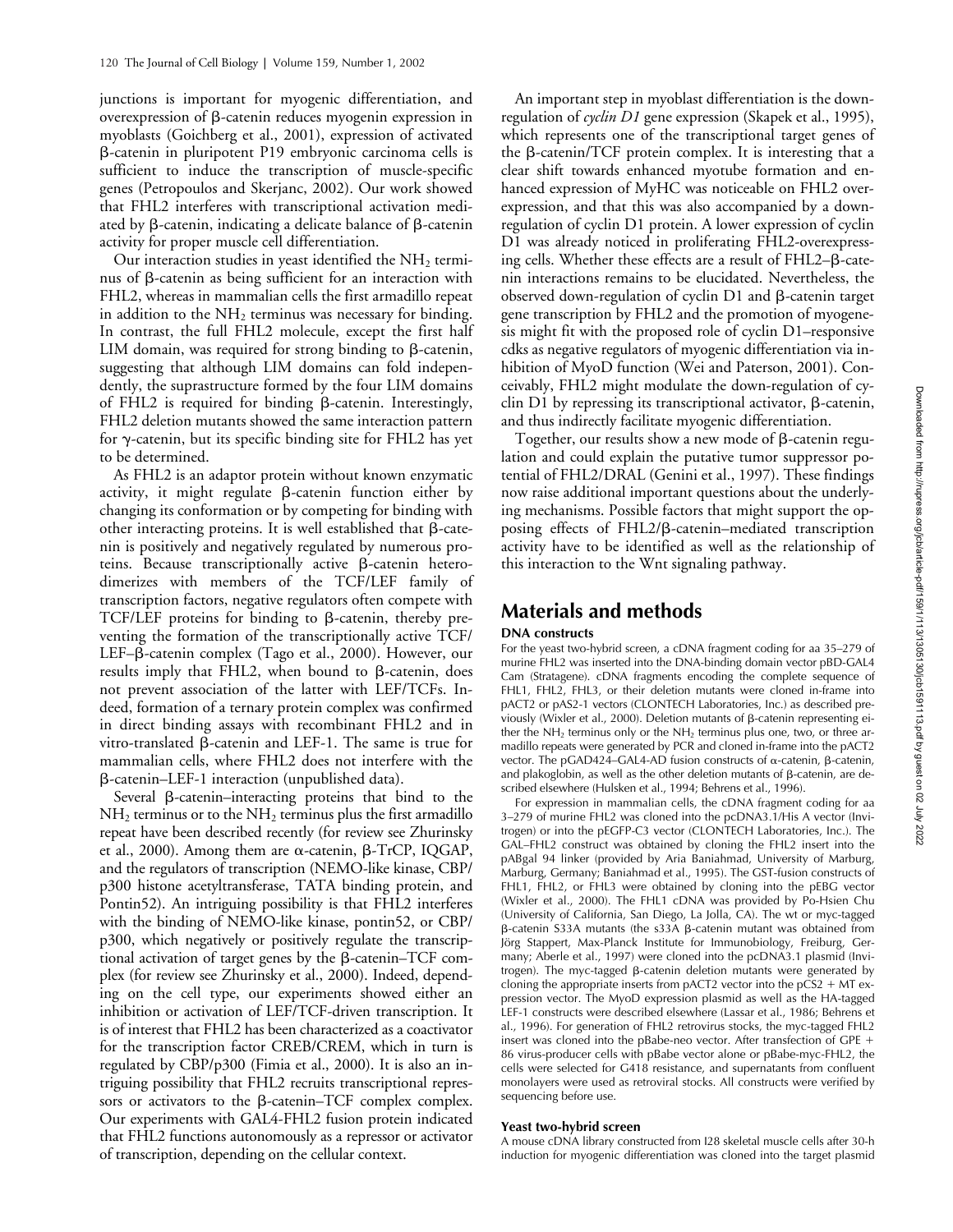pAD-Gal4 (Stratagene). FHL2 (aa 35–279) in pBD-GAL4 was used as bait and was sequentially transformed into the PJ69-4A yeast strain along with the cDNA library. The yeast two-hybrid screen was performed according to the protocol of Stratagene.

#### **Yeast two-hybrid interaction test**

The yeast strain Y190 was cotransformed with the pAS2-1 plasmid containing the GAL4-BD fused with appropriate cDNAs as bait and with pACT2 or pGAD424 plasmids containing cDNAs fused to GAL4-AD as prey. Transformants were grown on SD medium lacking the amino acids leucine, tryptophan, and histidine in the presence of 25 mM 3-amino-1,2,4-triazole. On day 5, the colonies were tested for *LacZ* reporter gene activity in a  $\beta$ -Gal filter assay. The interaction was scored as negative  $(-)$ when no blue colonies were visible after 8 h, and scored as weak  $(+)$ , intermediate  $(++)$ , or strong  $(+++)$  when blue colonies became visible after 8, 4, or 1 h, respectively.

#### **In vitro pull-down binding assays**

LEF-1 and  $\beta$ -catenin were synthesized by in vitro transcription-translation in the presence of [35S]methionine using the TNT™-coupled reticulocyte lysate (Promega). The GST–FHL2 fusion protein or GST alone was expressed in *Escherichia coli* BL21pLysS. Extracts were incubated with glutathione-coated Sepharose affinity beads (Amersham Biosciences) for 20 min at RT. After blocking with 10% milk powder in NENT (100 mM NaCl, 20 mM Tris-HCl, pH 8.8, 1 mM EDTA, and 0.5% NP40), the GST beads were washed two times with NENT and equilibrated with TWB (20 mM Hepes, pH 7.9, 60 mM NaCl, 6 mM  $MgCl<sub>2</sub>$  8.2% glycerol, 0.1 mM EDTA, and 1 mM DTT). The beads were then incubated with  $[35S]$ methionine-labeled translation products in TWB at RT for 1 h, followed by extensive washing with NENT to eliminate unspecific binding. Proteins adhering to the beads were analyzed by SDS-PAGE followed by autoradiography or Coomassie staining.

#### *Xenopus* **injections**

RNAs for microinjection into *Xenopus* embryos were prepared using the mMESSAGE mMACHINE™ kit (Ambion). Embryos injected with RNA into both ventral blastomers at the four-cell stage were examined for axis duplication at stages 19–23. Embryos were injected with RNA in the following amounts: β-catenin, 50 pg; FHL2, 200–400 pg; FHL3, 200–400 pg; and siamois, 10 pg.

#### **Cell lines and antibodies**

Primary I28 mouse myoblasts were grown in Ham's F10 nutrient mixture supplemented with 20% FCS in 5%  $CO<sub>2</sub>$  atmosphere at 37°C (Kaufmann et al., 1999). All other cell lines used in this work were grown in DME supplemented with 10% FCS. To generate a cell line stably expressing the recombinant myc-FHL2 protein, C2C12 cells were infected with retroviruses containing either the pBabe-neo vector alone or the pBabe-neo vector with introduced myc-FHL2. 48 h after infection, the cells were trypsinized and selected further in medium containing  $1,000 \mu g/ml G418$ . The expression of myc-FHL2 was analyzed by Western blot procedure using the antimyc mAb 9E10.

The mouse mAbs used in this work were purchased from BD Biosciences (β-catenin, clone 14; cyclin D1, clone DCS-6), Oncogene Research Products (myc, clone 9E10), or from Sigma-Aldrich (MyHC, clone NOG7.5.4D; GST, clone GST-2). FHL2-specific pAb was raised in rabbit against the full-length protein (aa 3–279). The anti-FHL2 mAb was a gift from Roland Schule (University of Freiburg, Freiburg, Germany). The HPRlabeled secondary antibodies for Western blot analysis were purchased from Jackson ImmunoResearch Laboratories. Alexa Fluor® 594–labeled secondary antibodies were purchased from Molecular Probes, Inc.

### **Reporter gene assays**

128 cells or C2C12 cells  $(6 \times 10^5/60$ -mm dish) were transfected with various combinations of plasmids using the PolyFect® Transfection reagent (QIAGEN). Generally, 0.5 µg of reporter gene plasmid DNA (TOPflash, FOPflash; Upstate Biotechnology) (*5xUAS tk-luc*; Baniahmad et al., 1995) was used. The DNA amount of other plasmids varied depending on the experimental protocol, as indicated in the figure legends, but total plasmid DNA per dish was kept constant by adding the appropriate amount of empty expression vector. Each transfection was carried out in triplicate. Luciferase activities were measured 24 h after transfection using the Luciferase Assay System (Promega).

### **Western blotting and immunoprecipitation**

Cells were washed twice with PBS and lysed in RIPA buffer supplemented with 1 mM sodium vanadate, 1 mM PMSF, 5  $\mu$ g/ml leupeptin, and 5  $\mu$ g/ml

aprotinin at RT for 10 min. The lysates were cleared by centrifugation at 10,000 *g* for 10 min at 4°C. Supernatants were resolved by 10% SDS-PAGE, and after electroblotting onto nitrocellulose membrane, detection of proteins was performed with appropriate antibodies using the ECL detection system (Amersham Biosciences). Coimmunoprecipitations were performed as described previously for M-cadherin and for GST- or myctagged FHL2 proteins (Kaufmann et al., 2000; Wixler et al., 2000). Proteins were visualized by Western blots using either the NBT/BCIP (Roche) or ECL detection systems.

### **Immunofluorescence**

Cells grown on coverslips were rinsed in PBS and fixed with 4% PFA in PBS at RT for 10 min. After fixation, cells were permeabilized by incubation with 0.2% Triton X-100 in PBS for 10 min, washed with PBS, and incubated with the relevant antibodies diluted in PBS/10% FCS for 1 h. Primary antibody binding was detected by fluorochrome-conjugated secondary antibodies. Staining in the absence of primary antibodies confirmed the specificity of the immunolabeling. Fluorescence was monitored with a microscope (Axiophot; Carl Zeiss MicroImaging, Inc.). Pictures were taken with a digital camera (MagnaFire®; Optronics) and Image-Pro® software (Media Cybernetics, Inc.).

This work was supported by the Deutsche Forschungsgemeinschaft grants SFB 263, SFB 474, and project STA 187 14-1.

Submitted: 15 February 2002 Revised: 15 August 2002 Accepted: 15 August 2002

# **References**

- Aberle, H., A. Bauer, J. Stappert, A. Kispert, and R. Kemler. 1997. β-Catenin is a target for the ubiquitin-proteasome pathway. *EMBO J.* 16:3797–3804.
- Akiyama, T. 2000. Wnt/ß-catenin signaling. Cytokine Growth Factor Rev. 11:273-282.
- Baniahmad, A., X. Leng, T.P. Burris, S.Y. Tsai, M.J. Tsai, and B.W. O'Malley. 1995. The 4 activation domain of the thyroid hormone receptor is required for release of a putative corepressor(s) necessary for transcriptional silencing. *Mol. Cell. Biol.* 15:76–86.
- Beckerle, M.C. 1997. Zyxin: zinc fingers at sites of cell adhesion. *Bioessays.* 19:949– 957.
- Behrens, J., J.P. von Kries, M. Kuhl, L. Bruhn, D. Wedlich, R. Grosschedl, and W. Birchmeier. 1996. Functional interaction of  $\beta$ -catenin with the transcription factor LEF-1. *Nature.* 382:638–642.
- Brand-Saberi, B., and B. Christ. 1999. Genetic and epigenetic control of muscle development in vertebrates. *Cell Tissue Res.* 296:199–212.
- Chan, K.K., S.K. Tsui, S.M. Ngai, S.M. Lee, M. Kotaka, M.M. Waye, C.Y. Lee, and K.P. Fung. 2000. Protein-protein interaction of FHL2, a LIM-domain protein preferentially expressed in human heart, with hCDC47. *J. Cell. Biochem.* 76:499–508.
- Chu, P.H., W.M. Bardwell, Y. Gu, J. Ross, Jr., and J. Chen. 2000a. FHL2 (SLIM3) is not essential for cardiac development and function. *Mol. Cell. Biol.* 20:7460–7462.
- Chu, P.H., P. Ruiz-Lozano, Q. Zhou, C. Cai, and J. Chen. 2000b. Expression patterns of FHL/SLIM family members suggest important functional roles in skeletal muscle and cardiovascular system. *Mech. Dev.* 95:259–265.
- Cossu, G., and U. Borello. 1999. Wnt signaling and the activation of myogenesis in mammals. *EMBO J.* 18:6867–6872.
- Dawid, I.B., J.J. Breen, and R. Toyama. 1998. LIM domains: multiple roles as adapters and functional modifiers in protein interactions. *Trends Genet.* 14: 156–162.
- Fimia, G.M., D. De Cesare, and P. Sassone-Corsi. 1999. CBP-independent activation of CREM and CREB by the LIM-only protein ACT. *Nature.* 398:165– 169.
- Fimia, G.M., D. De Cesare, and P. Sassone-Corsi. 2000. A family of LIM-only transcriptional coactivators: tissue-specific expression and selective activation

This paper is dedicated to the memory of our colleague Franco Tato.

We greatly appreciate the expert technical assistance of Beata Krebs. We are grateful to Dr. A. Baniahmad for providing us with GAL expression plasmids, Dr. J. Stappert for the β-catenin S33A plasmid, Dr. P.H. Chu for FHL1 construct, Dr. R. Schüle for anti-FHL2 mAb, Dr. Avril Arthur-Goettig for critical reading the manuscript, and Dr. E. Pöschl for helpful discussions.